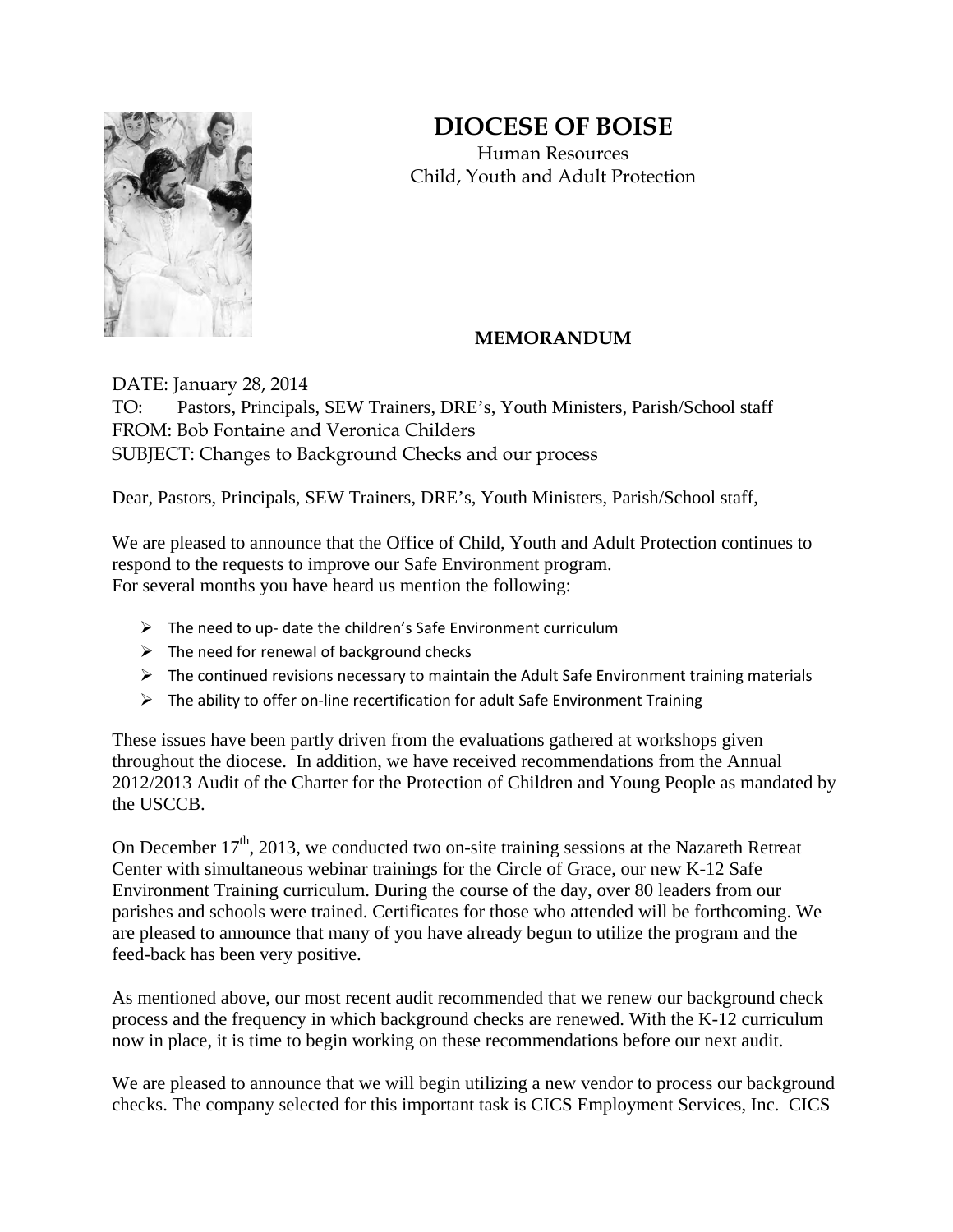currently serves several dioceses in Region Twelve, including the Archdiocese of Portland and the Archdiocese of Seattle. This change will reduce the overall cost of background checks while aligning our diocese for better collaboration with the Archdiocese of Portland and other dioceses in our region.

An area of great importance has been to find a solution to data entry errors. We believe this will be achieved by offering automated services to those individuals responsible for collecting data at the parish and school locations. As we implement these changes, these services will help to track our employee and volunteer background check status including renewals. CICS has a secured server that, when set up, will allow each parish and school to submit its own background checks on the day of training directly from local sites. Along with this service, CICS will offer direct billing to each parish and school. By utilizing these services we will have quicker responds and turn-around time for our background checks. In addition, we will receive on-line status reports. By providing these services to our parishes and schools we expect to improve productivity and eliminating unnecessary errors.

CICS offers services at a reduced rate per background check. The base price for each background check will be \$13.00. However, there will be additional fees for those background checks that require "out of state" inquiries for accurate data reporting. Although some background checks will be well over the \$30.00 we are accustomed to paying, the majority of the background checks should be at the base price thus reducing the over-all out of pocket expense. A price list for the additional expenses will be forthcoming. This will help eliminate any surprises for those background checks that are over the base price.

In addition, the Background Check Form has also significantly changed. There is no longer a need to have a separate form for employees, another for volunteers and a third for clergy. We are now able to offer one Background Check Form for everyone, except for Catholic School and Day Care Employees. They will still have to obtain their background checks through the State Department of Education. **Please do not continue to use the old background check forms as they can no longer be accepted.** We ask that you discard the old background check forms and that you make sure all your trainers/staff are using only the New Background Check Forms. The New Background Check forms can be found as an attachment and will be up-loaded to the diocesan website.

 During the next few months, all background checks will continue to be submitted to the Office of Child, Youth and Adult Protection, attention Veronica Childers. Please continue to fax the New Background Check forms to (208) 489-7475 and follow up by mailing the originals. Additional information will be forthcoming as we set up the secure server with pass code access and direct billing for each site as we finalize the order template. In conclusion, you will begin to see some of these benefits right away.

 The following information still has to be reported to the diocese as the Safe Environment Training throughout the diocese takes place.

 $\checkmark$  Please continue to notify the diocese of upcoming training. It is necessary to continue tracking diocesan progress for audit purposes.